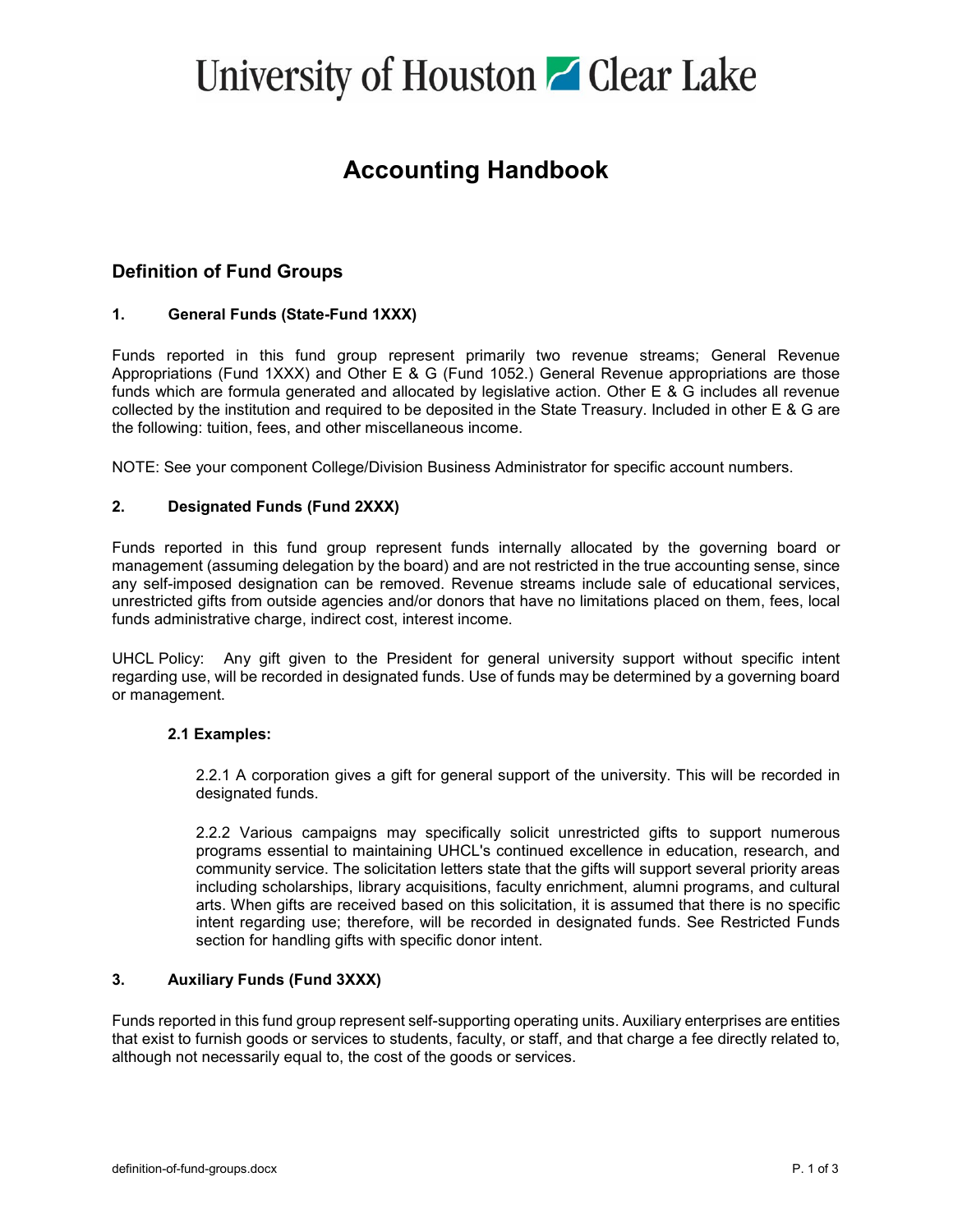# University of Houston **C** Clear Lake

## **Accounting Handbook**

### **4. Restricted Funds (Fund 4XXX)**

The term "restricted fund" describes a fund whose use is limited as specified by external resources (i.e., unit specific and/or use specific.) It is important that restricted resources be distinguished from resources designated by an internal source (governing board or management) for a specified purpose.

Funds reported in this fund group represent funds received from outside sources that are restricted and have externally established limitations placed on their use. Gifts received without limitation on use may be used for general support of the unit specified.

UHCL Policy: Any gift received from an external source with specific intent regarding the unit to receive the gift and/or the use of funds will be recorded in restricted funds.

#### **4.1 Examples:**

4.1.1 A gift given to a Dean to support the school, with or without specific intent regarding use, will be recorded in restricted funds. By giving a gift to a Dean, it is understood that the gift will be used by the Dean for school purposes.

4.1.2 A gift given to the University (via the President, Vice President, Dean, or individual) for use by a specified program or unit will be recorded in restricted funds.

4.1.3 A gift is received through a fund drive and the donor specifies the intent of the donation, such as library acquisitions. This gift will be recorded in restricted funds.

#### **5. Contracts and Grants (Fund 5XXX)**

Funds reported in this fund group represent funds received from outside sources and require a deliverable as a result of the funding. All funds are restricted by the funding agency to be expended only in support of the funded project.

#### **6. Indirect Cost Rate**

Indirect cost recovery on contracts and grants is required by the State of Texas and the University of Houston-Clear Lake. The indirect cost recovered becomes an integral part of the budget of the University of Houston-Clear Lake. The University of Houston-Clear Lake has an approved, negotiated rate for indirect cost recovery with the Department of Health and Human Services. This approved rate must be used on any contract or grant proposal submitted from the University. If a rate other than the approved rate is to be used in a proposal it must be the official rate of the funding agency for all grantees or contractors. Exceptions to the DHHS negotiated rate or the official agency rate or a zero dollar rate must have prior written approval of the Vice President for Administration and Finance, and the Senior Vice President and Provost.